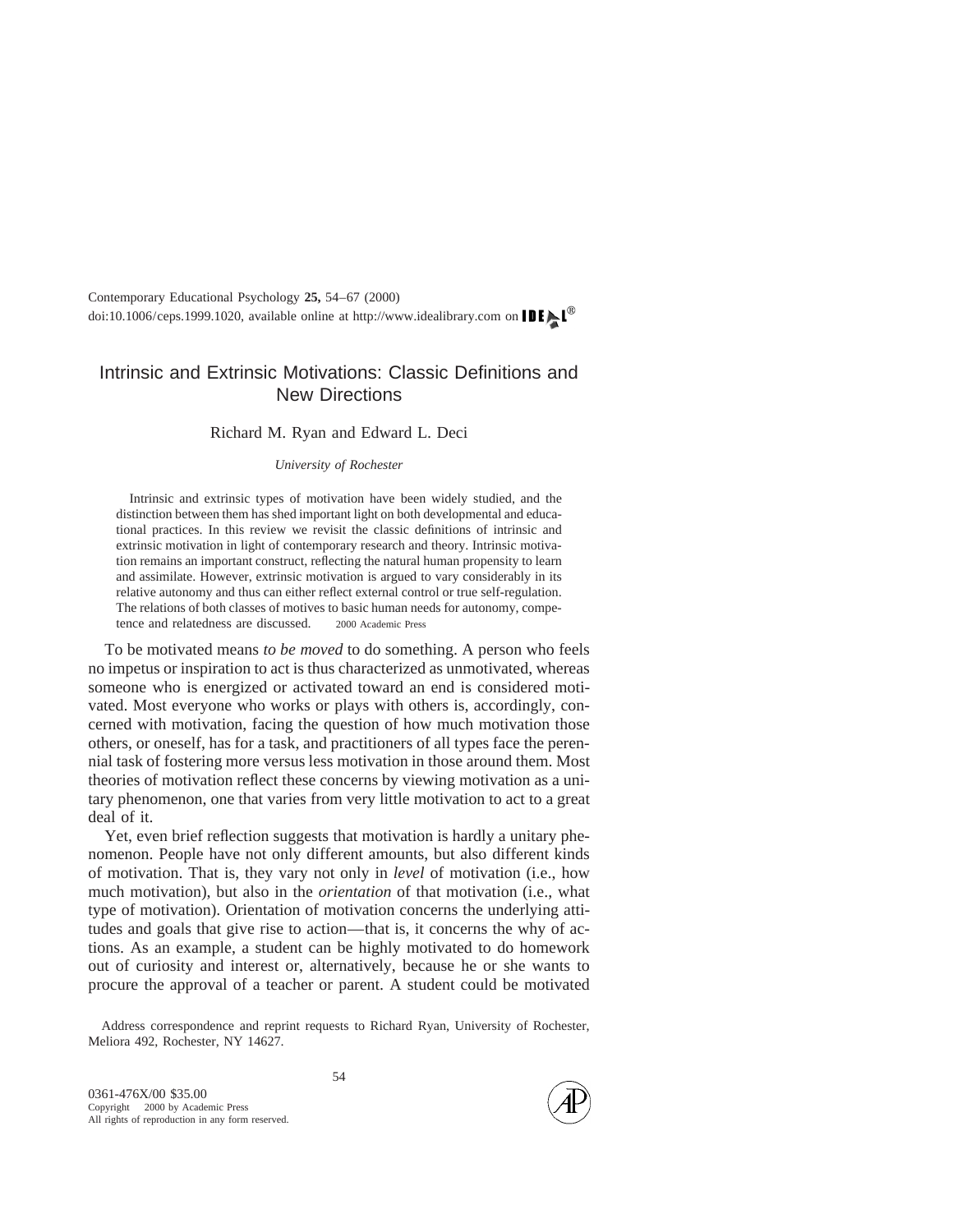to learn a new set of skills because he or she understands their potential utility or value or because learning the skills will yield a good grade and the privileges a good grade affords. In these examples the amount of motivation does not necessarily vary, but the nature and focus of the motivation being evidenced certainly does.

In Self-Determination Theory (SDT; Deci & Ryan, 1985) we distinguish between different types of motivation based on the different reasons or goals that give rise to an action. The most basic distinction is between *intrinsic motivation*, which refers to doing something because it is inherently interesting or enjoyable, and *extrinsic motivation*, which refers to doing something because it leads to a separable outcome. Over three decades of research has shown that the quality of experience and performance can be very different when one is behaving for intrinsic versus extrinsic reasons. One purpose of this review is to revisit this classic distinction between intrinsic and extrinsic motivation and to summarize the functional differences of these two general types of motivation.

Intrinsic motivation has emerged as an important phenomena for educators—a natural wellspring of learning and achievement that can be systematically catalyzed or undermined by parent and teacher practices (Ryan & Stiller, 1991). Because intrinsic motivation results in high-quality learning and creativity, it is especially important to detail the factors and forces that engender versus undermine it.

However, equally important in the current review is the explication of the very different types of motivation that fall into the category of extrinsic motivation. In the classic literature, extrinsic motivation has typically been characterized as a pale and impoverished (even if powerful) form of motivation that contrasts with intrinsic motivation (e.g., deCharms, 1968). However, SDT proposes that there are varied types of extrinsic motivation, some of which do, indeed, represent impoverished forms of motivation and some of which represent active, agentic states.

Students can perform extrinsically motivated actions with resentment, resistance, and disinterest or, alternatively, with an attitude of willingness that reflects an inner acceptance of the value or utility of a task. In the former case—the classic case of extrinsic motivation—one feels externally propelled into action; in the later case, the extrinsic goal is self-endorsed and thus adopted with a sense of volition. Understanding these different types of extrinsic motivation, and what fosters each of them, is an important issue for educators who cannot always rely on intrinsic motivation to foster learning. Frankly speaking, because many of the tasks that educators want their students to perform are not inherently interesting or enjoyable, knowing how to promote more active and volitional (versus passive and controlling) forms of extrinsic motivation becomes an essential strategy for successful teaching.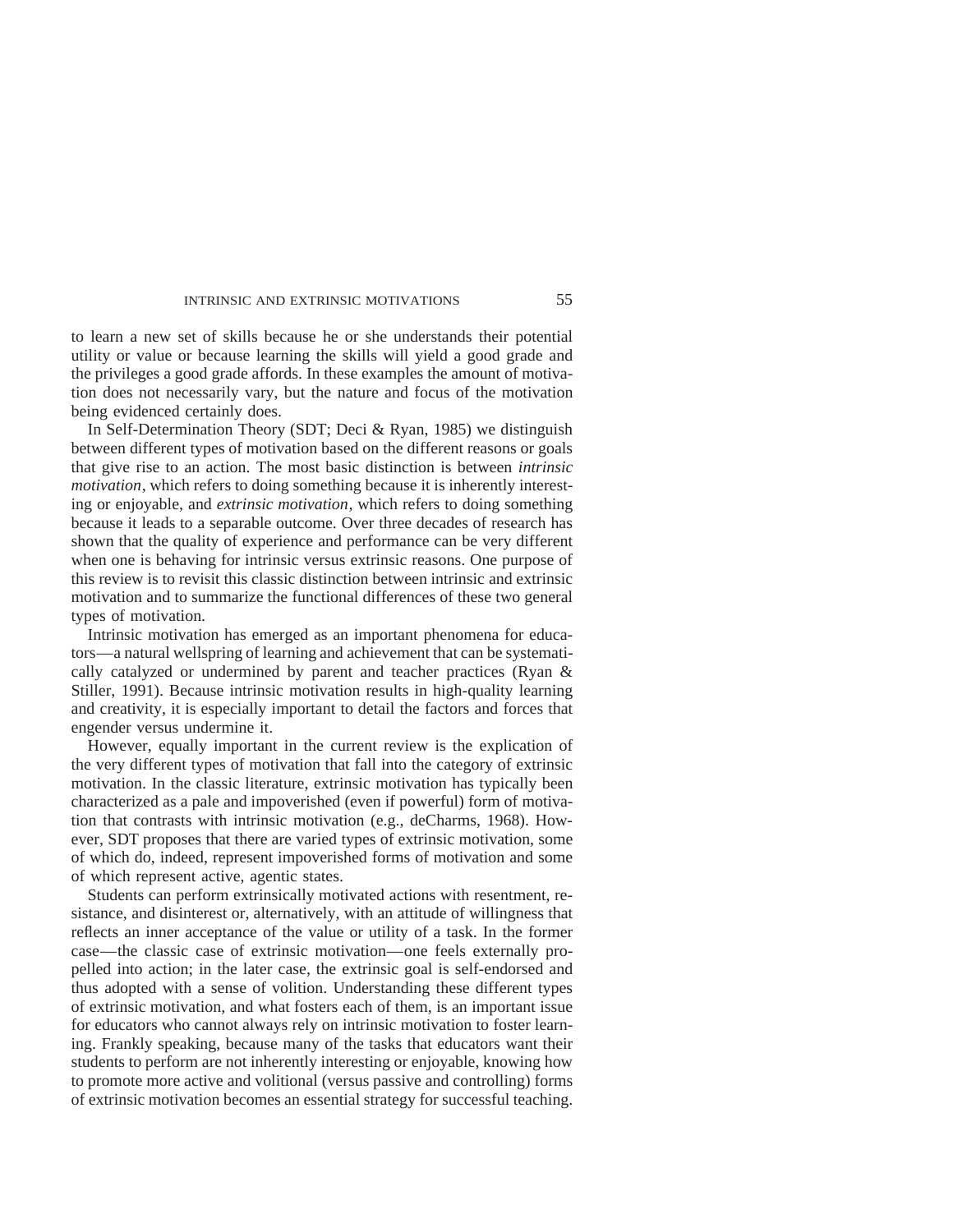We detail in this article not only the different types of motivational orientation that exist within the global extrinsic category, but moreover, their differential antecedents and consequences.

In sum, our aim in this article is to revisit the classic distinction between intrinsic and extrinsic motivation and detail the conditions that fosters each. Second, we describe a model of differing types of extrinsic motivation. Our concern here is with how teachers, parents and other socializers can lead students to internalize the responsibility and sense of value for extrinsic goals or, alternatively, how they can foster the more typically depicted ''alienated'' type of extrinsic motivation that is associated with low student persistence, interest, and involvement.

#### INTRINSIC MOTIVATION

Intrinsic motivation is defined as the doing of an activity for its inherent satisfactions rather than for some separable consequence. When intrinsically motivated a person is moved to act for the fun or challenge entailed rather than because of external prods, pressures, or rewards. The phenomenon of intrinsic motivation was first acknowledged within experimental studies of animal behavior, where it was discovered that many organisms engage in exploratory, playful, and curiosity-driven behaviors even in the absence of reinforcement or reward (White, 1959). These spontaneous behaviors, although clearly bestowing adaptive benefits on the organism, appear not to be done for any such instrumental reason, but rather for the positive experiences associated with exercising and extending ones capacities.

In humans, intrinsic motivation is not the only form of motivation, or even of volitional activity, but it is a pervasive and important one. From birth onward, humans, in their healthiest states, are active, inquisitive, curious, and playful creatures, displaying a ubiquitous readiness to learn and explore, and they do not require extraneous incentives to do so. This natural motivational tendency is a critical element in cognitive, social, and physical development because it is through acting on one's inherent interests that one grows in knowledge and skills. The inclinations to take interest in novelty, to actively assimilate, and to creatively apply our skills is not limited to childhood, but is a significant feature of human nature that affects performance, persistence, and well-being across life's epochs (Ryan & LaGuardia, in press).

Although, in one sense, intrinsic motivation exists within individuals, in another sense intrinsic motivation exists in the relation between individuals and activities. People are intrinsically motivated for some activities and not others, and not everyone is intrinsically motivated for any particular task.

Because intrinsic motivation exists in the nexus between a person and a task, some authors have defined intrinsic motivation in terms of the task being interesting while others have defined it in terms of the satisfactions a person gains from intrinsically motivated task engagement. In part, these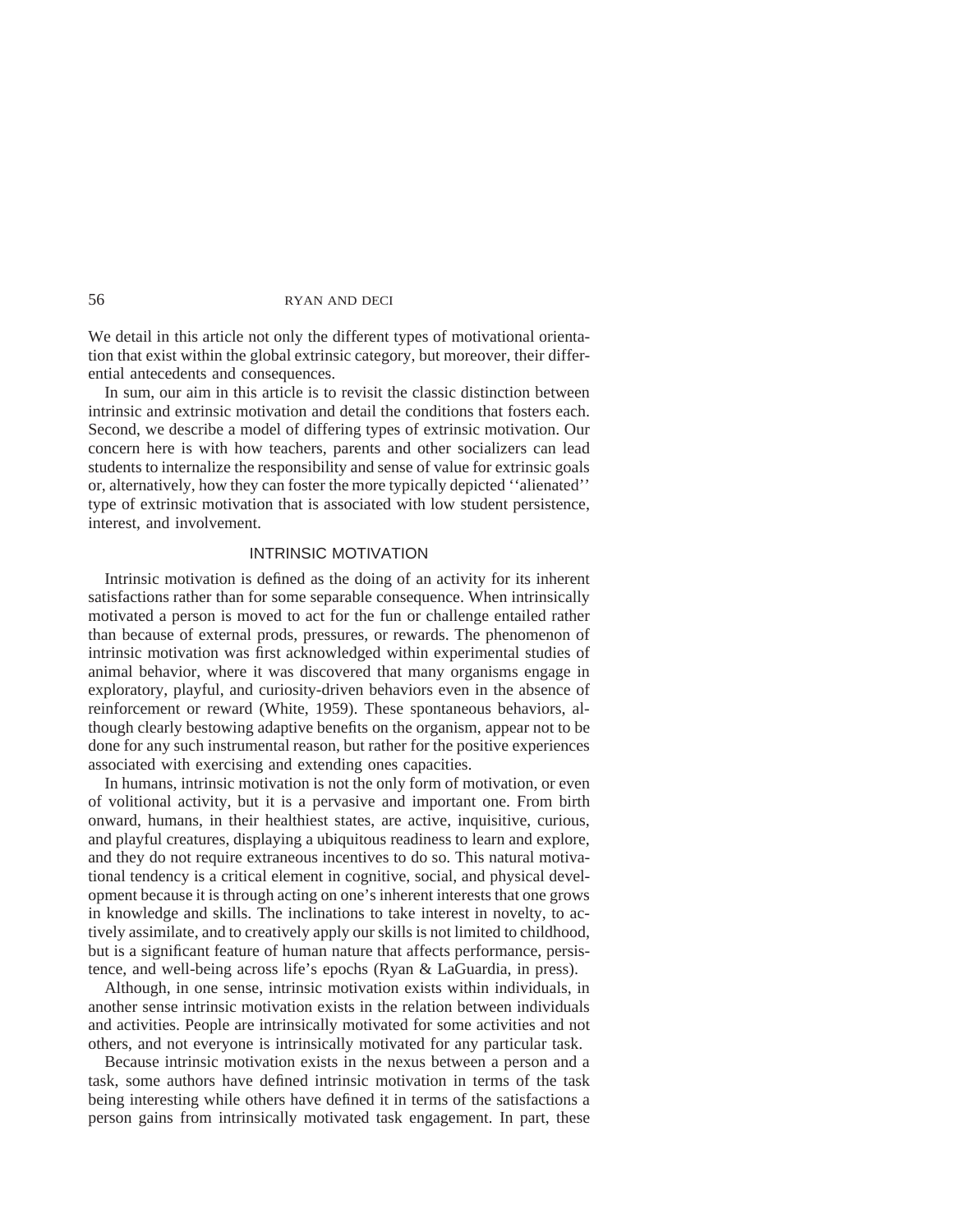different definitions derive from the fact that the concept of intrinsic motivation was proposed as a critical reaction to the two behavioral theories that were dominant in empirical psychology from the 1940s to the 1960s.

Specifically, because operant theory (Skinner, 1953) maintained that all behaviors are motivated by rewards (i.e., by separable consequence such as food or money), intrinsically motivated activities were said to be ones for which the reward was in the activity itself. Thus, researchers investigated what task characteristics make an activity interesting. In contrast, because learning theory (Hull, 1943) asserted that all behaviors are motivated by physiological drives (and their derivatives), intrinsically motivated activities were said to be ones that provided satisfaction of innate psychological needs. Thus, researchers explored what basic needs are satisfied by intrinsically motivated behaviors.

Our own approach focuses primarily on psychological needs—namely, the innate needs for competence, autonomy, and relatedness—but we of course recognize that basic need satisfaction accrues in part from engaging in interesting activities. Thus, we do sometimes speak of intrinsically interesting activities, but when we do so we are really only talking about tasks that, on average, many people find to be intrinsically interesting. There is considerable practical utility in focusing on task properties and their potential intrinsic interest, as it leads toward improved task design or selection to enhance motivation.

### *Operational Definitions*

Intrinsic motivation has been operationally defined in various ways, although there have been two measures that have been most often used. Basic experimental research (e.g., Deci, 1971) has rested primarily on a behavioral measure of intrinsic motivation called the ''free choice'' measure. In experiments using this measure participants are exposed to a task under varying conditions (e.g., getting a reward or not). Following this period, the experimenter tells participants they will not be asked to work with the target task any further, and they are then left alone in the experimental room with the target task as well as various distractor activities. They thus have a period of ''free choice'' about whether to return to the activity, and it is assumed that, if there is no extrinsic reason to do the task (e.g., no reward and no approval), then the more time they spend with the target task, the more intrinsically motivated they are for that task. This measure has been the mainstay through which the dynamics of intrinsic motivation have been experimentally studied.

The other common approach to the measurement of intrinsic motivation is the use of self-reports of interest and enjoyment of the activity per se. Experimental studies typically rely on task-specific measures (e.g. Ryan, 1982; Harackiewicz, 1979). Most field studies have instead used more gen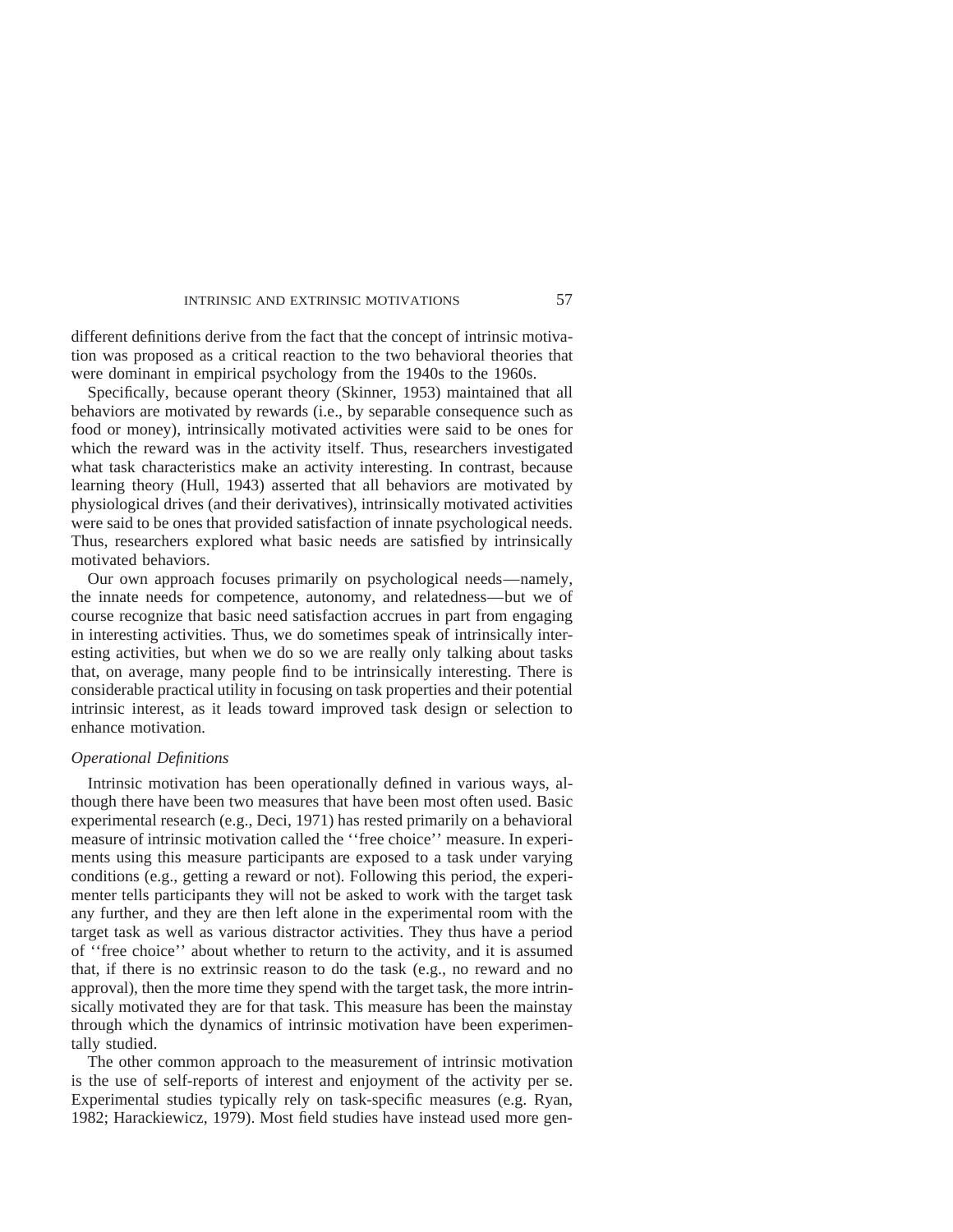eral, ''domain'' focused measures, such as one's intrinsic motivation for school (e.g., Harter, 1981).

## *Facilitating versus Undermining Intrinsic Motivation*

Despite the observable evidence that humans are liberally endowed with intrinsic motivational tendencies, this propensity appears to be expressed only under specifiable conditions. Research into intrinsic motivation has thus placed much emphasis on those conditions that elicit, sustain, and enhance this special type of motivation versus those that subdue or diminish it. Self-Determination Theory is specifically framed in terms of social and environmental factors that *facilitate* versus *undermine* intrinsic motivation. This language reflects the assumption that intrinsic motivation, being an inherent organismic propensity, is catalyzed (rather than *caused*) when individuals are in conditions that conduce toward its expression.

*Cognitive Evaluation Theory* (CET) was presented by Deci and Ryan (1985) to specify the factors in social contexts that produce variability in intrinsic motivation. CET, which is considered a subtheory of self-determination theory, argues that interpersonal events and structures (e.g., rewards, communications, feedback) that conduce toward *feelings of competence* during action can enhance intrinsic motivation for that action because they allow satisfaction of the basic psychological need for competence. Accordingly, for example, optimal challenges, effectance promoting feedback, and freedom from demeaning evaluations are all predicted to facilitate intrinsic motivation.

CET further specifies that feelings of competence will *not* enhance intrinsic motivation unless they are accompanied by *a sense of autonomy* or, in attributional terms, by an *internal perceived locus of causality* (IPLOC; de-Charms, 1968). Thus, people must not only experience perceived competence (or self-efficacy), they must also experience their behavior to be selfdetermined if intrinsic motivation is to be maintained or enhanced. Stated differently, for a high level of intrinsic motivation people must experience satisfaction of the needs both for competence and autonomy. Much of the research has focused on the effects of immediate contextual conditions that either support or thwart the needs for competence and autonomy, but some has recognized that the supports can, to some extent, come from individuals' abiding inner resources that support their ongoing feelings of competence and autonomy.

The tenets of CET, with their primary focus on the needs for competence and autonomy, were formulated to integrate a set of results from initial studies of the effects of rewards, feedback, and other external events on intrinsic motivation. Subsequently, they have been confirmed in both laboratory experiments and applied field studies, many of which have been done in classrooms.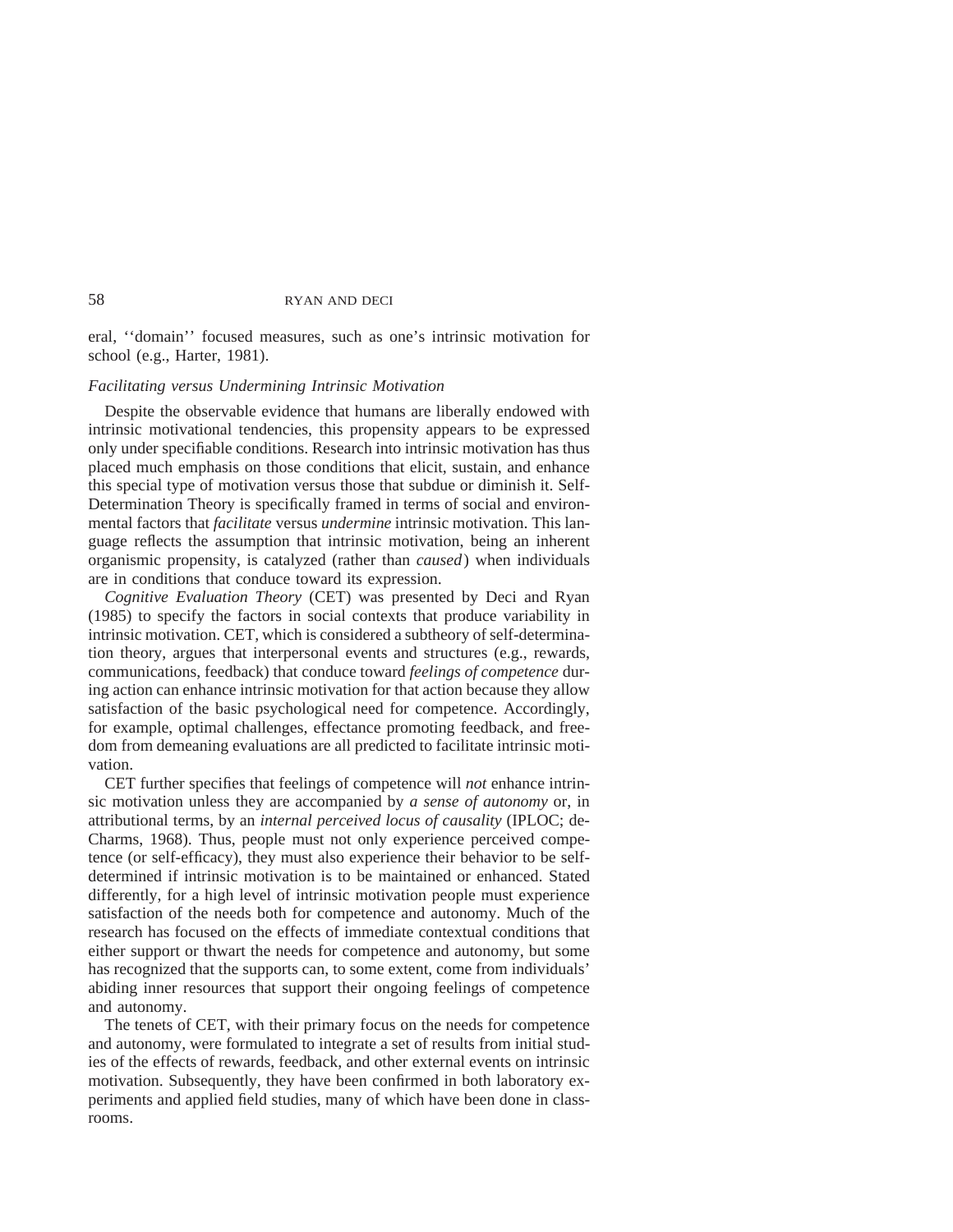Several early studies showed that positive performance feedback enhanced intrinsic motivation (e.g., Deci, 1971; Harackiewicz, 1979), whereas negative performance feedback diminished it (e.g., Deci & Cascio, 1972). Others (e.g., Vallerand & Reid, 1984) showed that perceived competence mediated these effects, and still others supported the hypothesis that increases in perceived competence must be accompanied by a sense of autonomy in order for the enhanced feelings of competence to result in increased intrinsic motivation (Ryan, 1982).

In fact, the majority of the research on the effects of environmental events on intrinsic motivation has focused on the issue of autonomy versus control rather than that of competence. And this issue has been considerably more controversial. The research began with the demonstration that extrinsic rewards can undermine intrinsic motivation (Deci, 1971; Lepper, Greene, & Nisbett, 1973), which we interpret in terms of the reward shifting people from a more internal to external perceived locus of causality. Although the issue of rewards has been hotly debated, a recent meta-analysis (Deci, Koestner, & Ryan, in press) confirms that virtually every type of expected tangible reward made contingent on task performance does, in fact, undermine intrinsic motivation. Furthermore, not only tangible rewards, but also threats (Deci & Cascio, 1972), deadlines (Amabile, DeJong, & Lepper, 1976), directives (Koestner, Ryan, Bernieri, & Holt, 1984), and competition pressure (Reeve & Deci, 1996) diminish intrinsic motivation because, according to CET, people experience them as controllers of their behavior. On the other hand, choice and the opportunity for self-direction (e.g., Zuckerman, Porac, Lathin, Smith, & Deci, 1978) appear to enhance intrinsic motivation, as they afford a greater sense of autonomy.

The significance of autonomy versus control for the maintenance of intrinsic motivation has been clearly observed in studies of classroom learning. For example, several studies have shown that autonomy-supportive (in contrast to controlling) teachers catalyze in their students greater intrinsic motivation, curiosity, and the desire for challenge (e.g., Deci, Nezlek, & Sheinman, 1981; Ryan & Grolnick, 1986). Students who are overly controlled not only lose initiative but also learn less well, especially when learning is complex or requires conceptual, creative processing (Benware & Deci, 1984; Grolnick & Ryan, 1987). Similarly, studies show children of parents who are more autonomy supportive to be more mastery oriented—more likely to spontaneously explore and extend themselves—than children of parents who are more controlling (Grolnick, Deci, & Ryan, 1997).

To summarize, the CET aspect of SDT suggests that classroom and home environments can facilitate or forestall intrinsic motivation by supporting versus thwarting the needs for autonomy and competence. However, it is critical to remember that intrinsic motivation will occur only for activities that hold intrinsic interest for an individual—those that have the appeal of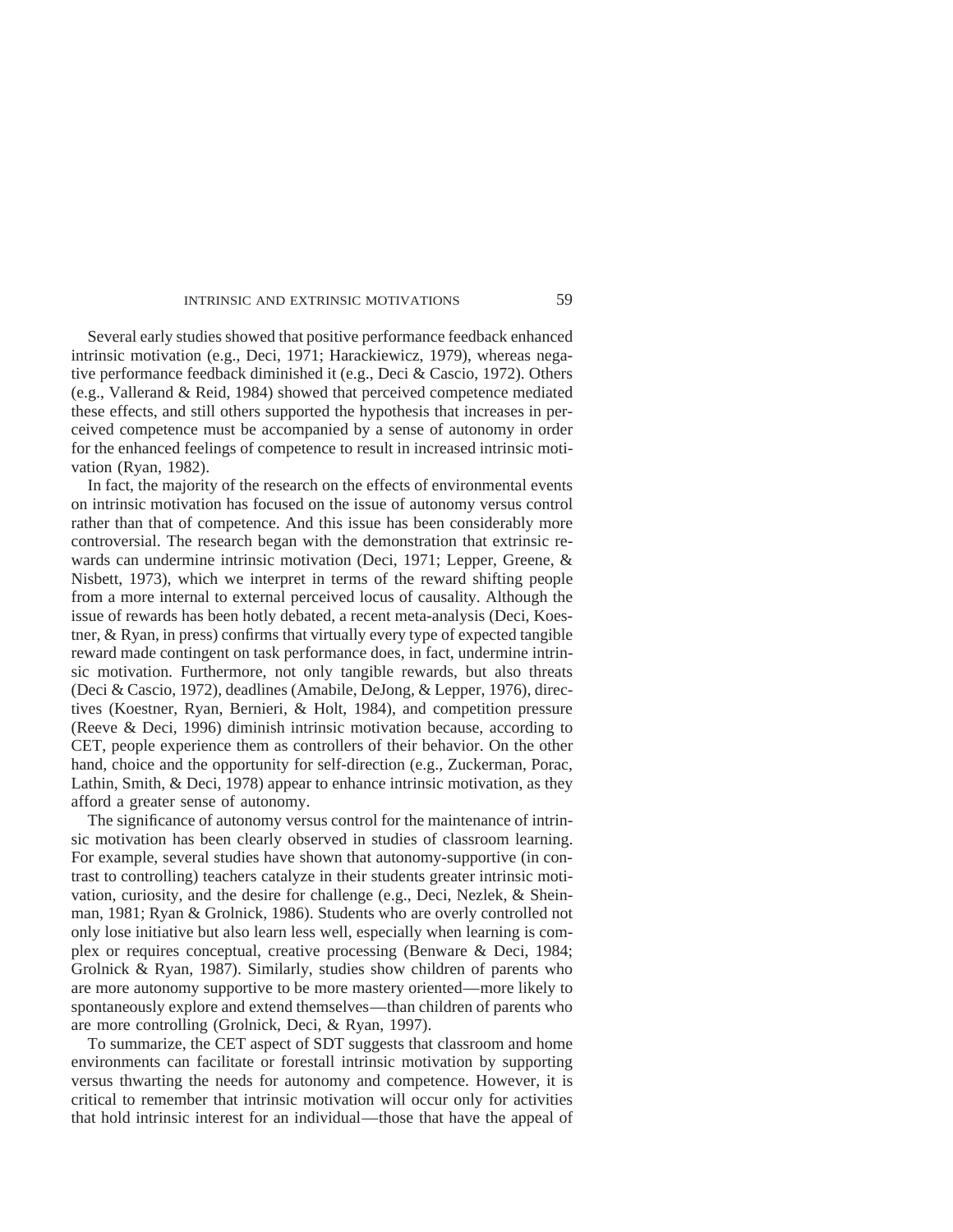novelty, challenge, or aesthetic value for that individual. For activities that do not hold such appeal, the principles of CET do not apply. To understand the motivation for activities that are not experienced as inherently interesting, we need to look more deeply into the nature and dynamics of extrinsic motivation.

# EXTRINSIC MOTIVATION

Although intrinsic motivation is clearly an important type of motivation, most of the activities people do are not, strictly speaking, intrinsically motivated. This is especially the case after early childhood, as the freedom to be intrinsically motivated becomes increasingly curtailed by social demands and roles that require individuals to assume responsibility for nonintrinsically interesting tasks. In schools, for example, it appears that intrinsic motivation becomes weaker with each advancing grade.

*Extrinsic motivation* is a construct that pertains whenever an activity is done in order to attain some separable outcome. Extrinsic motivation thus contrasts with intrinsic motivation, which refers to doing an activity simply for the enjoyment of the activity itself, rather than its instrumental value. However, unlike some perspectives that view extrinsically motivated behavior as invariantly nonautonomous, SDT proposes that extrinsic motivation can vary greatly in the degree to which it is autonomous. For example, a student who does his homework only because he fears parental sanctions for not doing it is extrinsically motivated because he is doing the work in order to attain the separable outcome of avoiding sanctions. Similarly, a student who does the work because she personally believes it is valuable for her chosen career is also extrinsically motivated because she too is doing it for its instrumental value rather than because she finds it interesting. Both examples involve instrumentalities, yet the latter case entails personal endorsement and a feeling of choice, whereas the former involves mere compliance with an external control. Both represent intentional behavior, but the two types of extrinsic motivation vary in their relative autonomy.

Given that many of the educational activities prescribed in schools are not designed to be intrinsically interesting, a central question concerns how to motivate students to value and self-regulate such activities, and without external pressure, to carry them out on their own. This problem is described within SDT in terms of fostering the *internalization and integration* of values and behavioral regulations (Deci & Ryan, 1985). Internalization is the process of taking in a value or regulation, and integration is the process by which individuals more fully transform the regulation into their own so that it will emanate from their sense of self. Thought of as a continuum, the concept of internalization describes how one's motivation for behavior can range from amotivation or unwillingness, to passive compliance, to active personal commitment. With increasing internalization (and its associated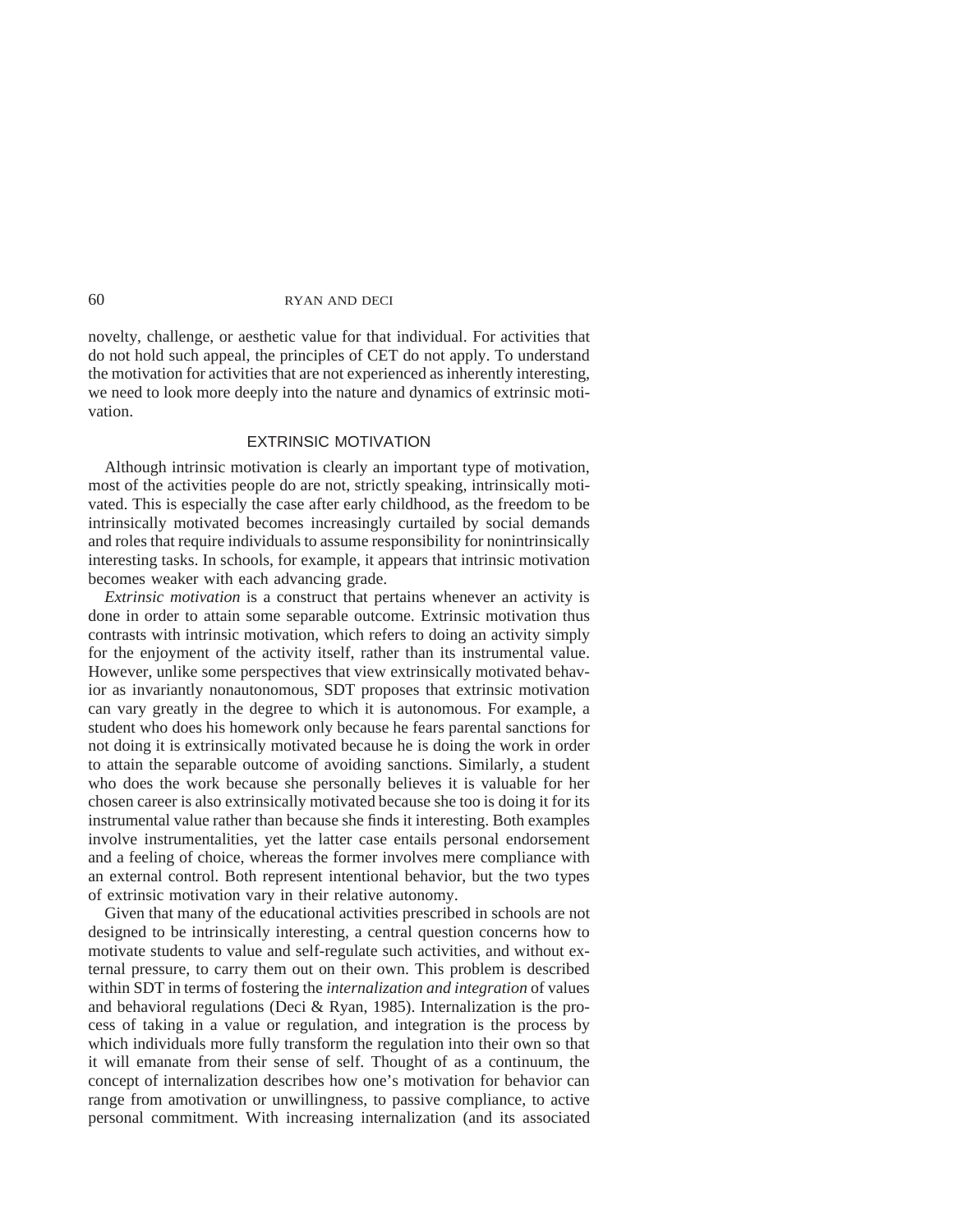

**FIG. 1.** A taxonomy of human motivation.

sense of personal commitment) come greater persistence, more positive selfperceptions, and better quality of engagement.

Within SDT a second subtheory, referred to as *Organismic Integration Theory* (OIT), was introduced to detail the different forms of extrinsic motivation and the contextual factors that either promote or hinder internalization and integration of the regulation for these behaviors (Deci & Ryan, 1985). Figure 1 illustrates the OIT taxonomy of types of motivation, arranged from left to right in terms of the extent to which the motivation for one's behavior emanates from one's self.

At the far left is *amotivation*, which is the state of lacking an intention to act. When amotivated, a person's behavior lacks intentionality and a sense of personal causation. Amotivation results from not valuing an activity (Ryan, 1995), not feeling competent to do it (Deci, 1975), or not believing it will yield a desired outcome (Seligman, 1975). Theorists who have treated motivation as a unitary concept (e.g., Bandura, 1986) have been concerned only with the distinction between what we call amotivation and motivation. However, one can see from Fig. 1 that to the right of amotivation are various types of motivation that we have organized to reflect their differing degrees of autonomy or self-determination.

Just to the right of amotivation, is a category that represents the least autonomous forms of extrinsic motivation, a category we label *external regulation*. Such behaviors are performed to satisfy an external demand or obtain an externally imposed reward contingency. Individuals typically experience externally regulated behavior as controlled or alienated, and their actions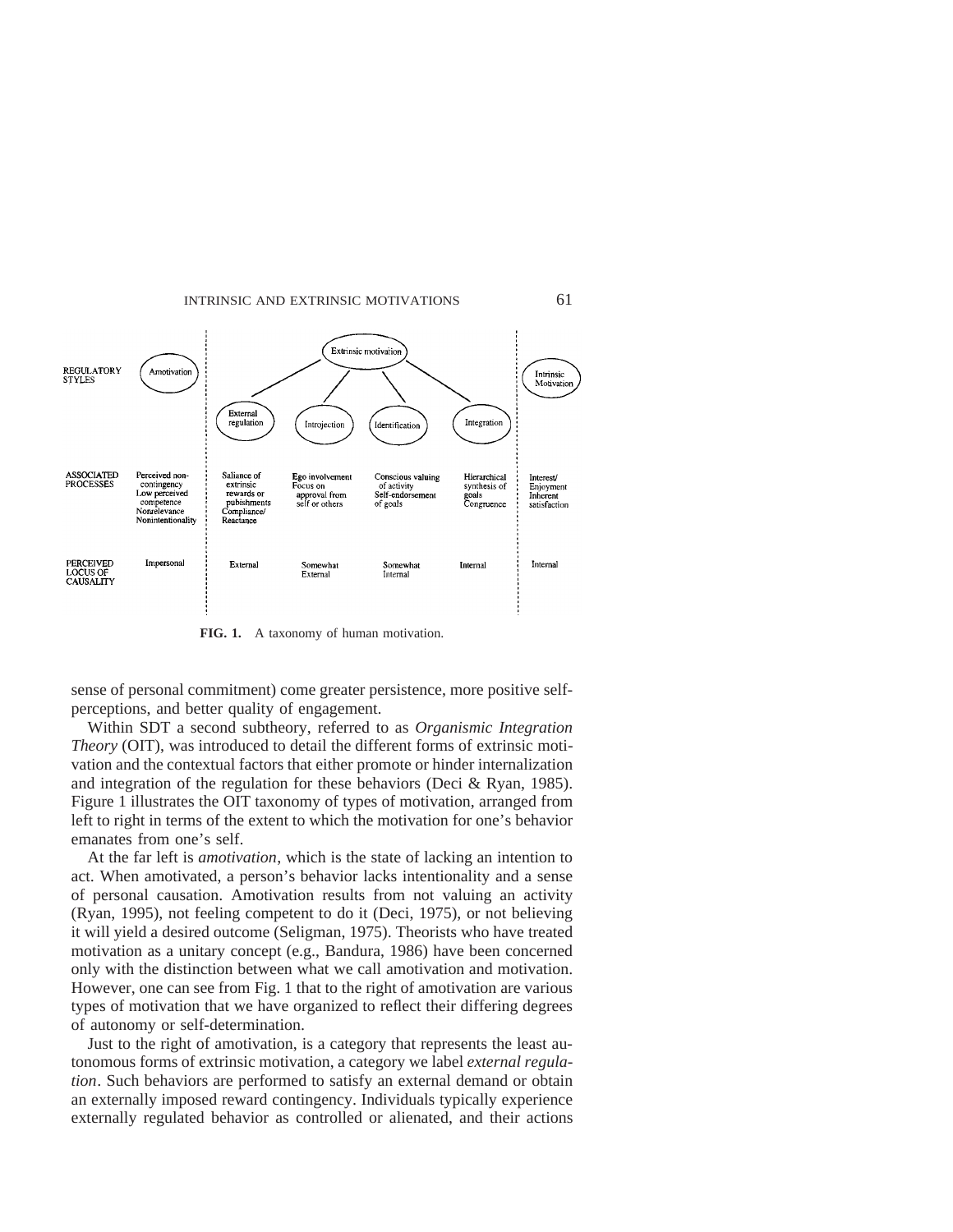have an *external perceived locus of causality* (EPLOC; deCharms, 1968). External regulation is the only kind of motivation recognized by operant theorists (e.g., Skinner, 1953), and it is this type of extrinsic motivation that was typically contrasted with intrinsic motivation in early lab studies and discussions.

A second type of extrinsic motivation is *introjected regulation*. Introjection describes a type of internal regulation that is still quite controlling because people perform such actions with the feeling of pressure in order to avoid guilt or anxiety or to attain ego-enhancements or pride. Put differently, introjection represents regulation by contingent self-esteem. A classic form of introjection is *ego involvement* (Nicholls, 1984; Ryan, 1982), in which a person performs an act in order to enhance or maintain self-esteem and the feeling of worth. Although the regulation is internal to the person, introjected behaviors are not experienced as fully part of the self and thus still have an EPLOC.

A more autonomous, or self-determined, form of extrinsic motivation is regulation through *identification*. Here, the person has identified with the personal importance of a behavior and has thus accepted its regulation as his or her own. A boy who memorizes spelling lists because he sees it as relevant to writing, which he values as a life goal, has identified with the value of this learning activity.

Finally, the most autonomous form of extrinsic motivation is *integrated regulation*. Integration occurs when identified regulations have been fully assimilated to the self. This occurs through self-examination and bringing new regulations into congruence with one's other values and needs. The more one internalizes the reasons for an action and assimilates them to the self, the more one's extrinsically motivated actions become self-determined. Integrated forms of motivation share many qualities with intrinsic motivation, being both autonomous and unconflicted. However, they are still extrinsic because behavior motivated by integrated regulation is done for its presumed instrumental value with respect to some outcome that is separate from the behavior, even though it is volitional and valued by the self.

At the far right hand end of the figure is intrinsic motivation. This placement emphasizes that intrinsic motivation is a prototype of self-determined activity. Yet, as implied above, this does not mean that as extrinsic regulations become more internalized they are transformed into intrinsic motivation.

The process of internalization is developmentally important, as social values and regulations are continually being internalized over the life span. Still, we do not suggest that the continuum underlying types of extrinsic motivation is a *developmental* continuum, per se. One does not have to progress through each stage of internalization with respect to a particular regulation; indeed, one can initially adopt a new behavioral regulation at any point along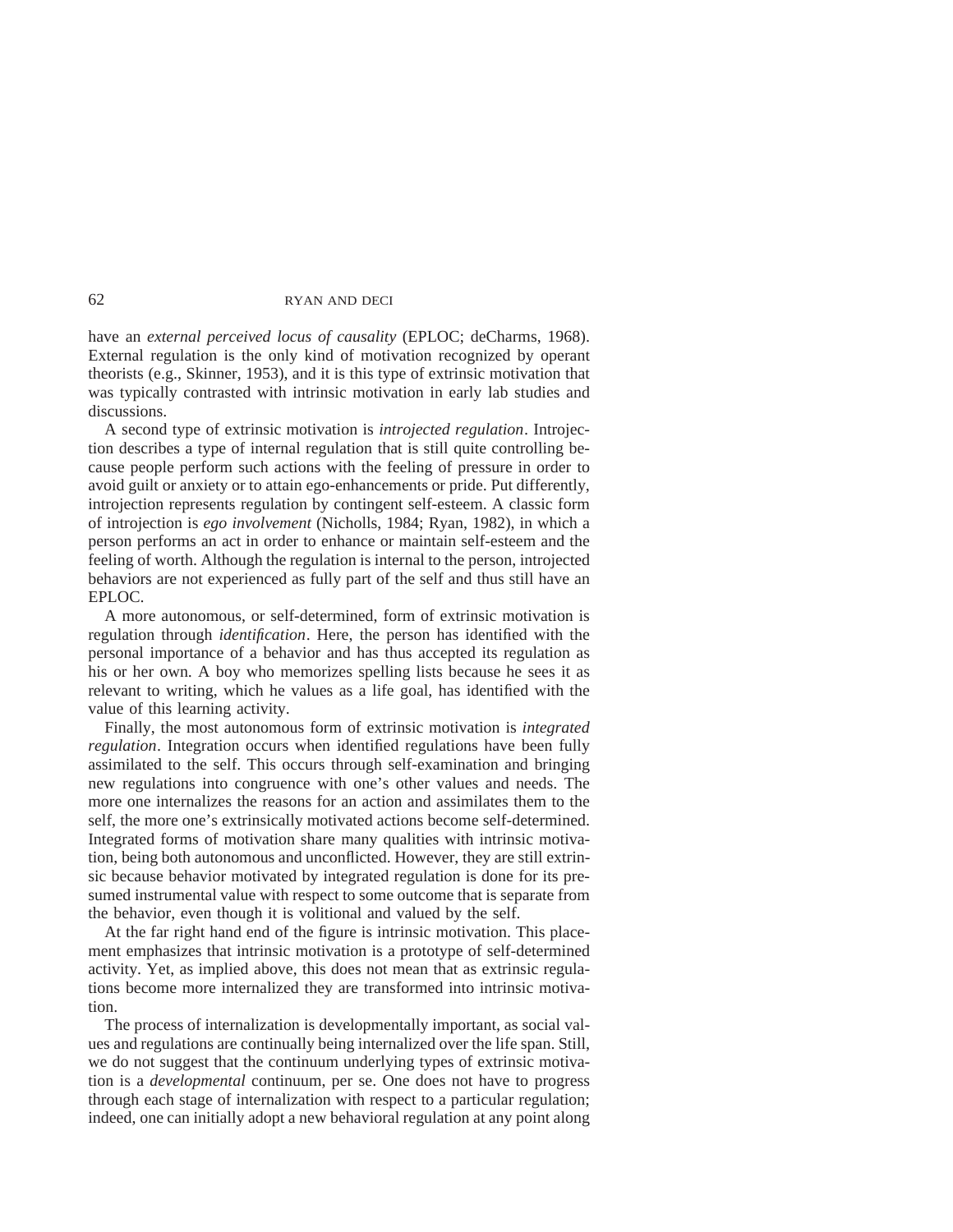this continuum depending upon prior experiences and situational factors (Ryan, 1995). Some behaviors could begin as introjects, others as identifications. A person might originally get exposed to an activity because of an external regulation (e.g., a reward), and (if the reward is not perceived as too controlling) such exposure might allow the person to experience the activity's intrinsically interesting properties, resulting in an orientation shift. Or a person who has identified with the value of an activity might lose that sense of value under a controlling mentor and move ''backward'' into an external regulatory mode. Thus, while there are predictable reasons for movement between orientations, there is no necessary ''sequence.'' Developmental issues are, however, evident in two ways: (1) the types of behaviors and values that can be assimilated to the self increase with growing cognitive and ego capacities and (2) it appears that people's general regulatory style does, on average, tend to become more ''internal'' over time (e.g., Chandler & Connell, 1987), in accord with the general organismic tendencies toward autonomy and self-regulation (Ryan, 1995).

Ryan and Connell (1989) tested the formulation that these different types of motivation do indeed lie along a continuum of relative autonomy. They investigated achievement behaviors (e.g., doing homework) among elementary school children, assessing external, introjected, identified, and intrinsic reasons for engaging in these behaviors. They found that the four types of regulation were intercorrelated according to a quasi-simplex (ordered correlation) pattern, thus providing evidence for an underlying continuum of autonomy. Differences in attitudes and adjustment were also associated with the different types of extrinsic motivation. For example, the more students were externally regulated the less they showed interest, value, or effort, and the more they indicated a tendency to blame others, such as the teacher, for negative outcomes. Introjected regulation was positively related to expending effort, but was also related to more anxiety and to poorer coping with failures. Identified regulation was associated with greater enjoyment of school and more positive coping styles. And intrinsic motivation was correlated with interest, enjoyment, felt competence, and positive coping.

Subsequent studies have extended these findings concerning types of extrinsic motivation, showing for example that more autonomous extrinsic motivation is associated with greater engagement (Connell & Wellborn, 1990), better performance (Miserandino, 1996), less dropping out (Vallerand & Bissonnette, 1992), higher quality learning (Grolnick & Ryan, 1987), and greater psychological well-being (Sheldon & Kasser, 1995), among other outcomes. Additionally, there appears to be cross-cultural generalizability to the model as presented in Fig. 1 (e.g., Hayamizu, 1997).

Greater internalization appears, then, to yield manifold adaptive advantages (Ryan, Kuhl, & Deci, 1997), including more behavioral effectiveness (due to lessened conflict and greater access to personal resources) and greater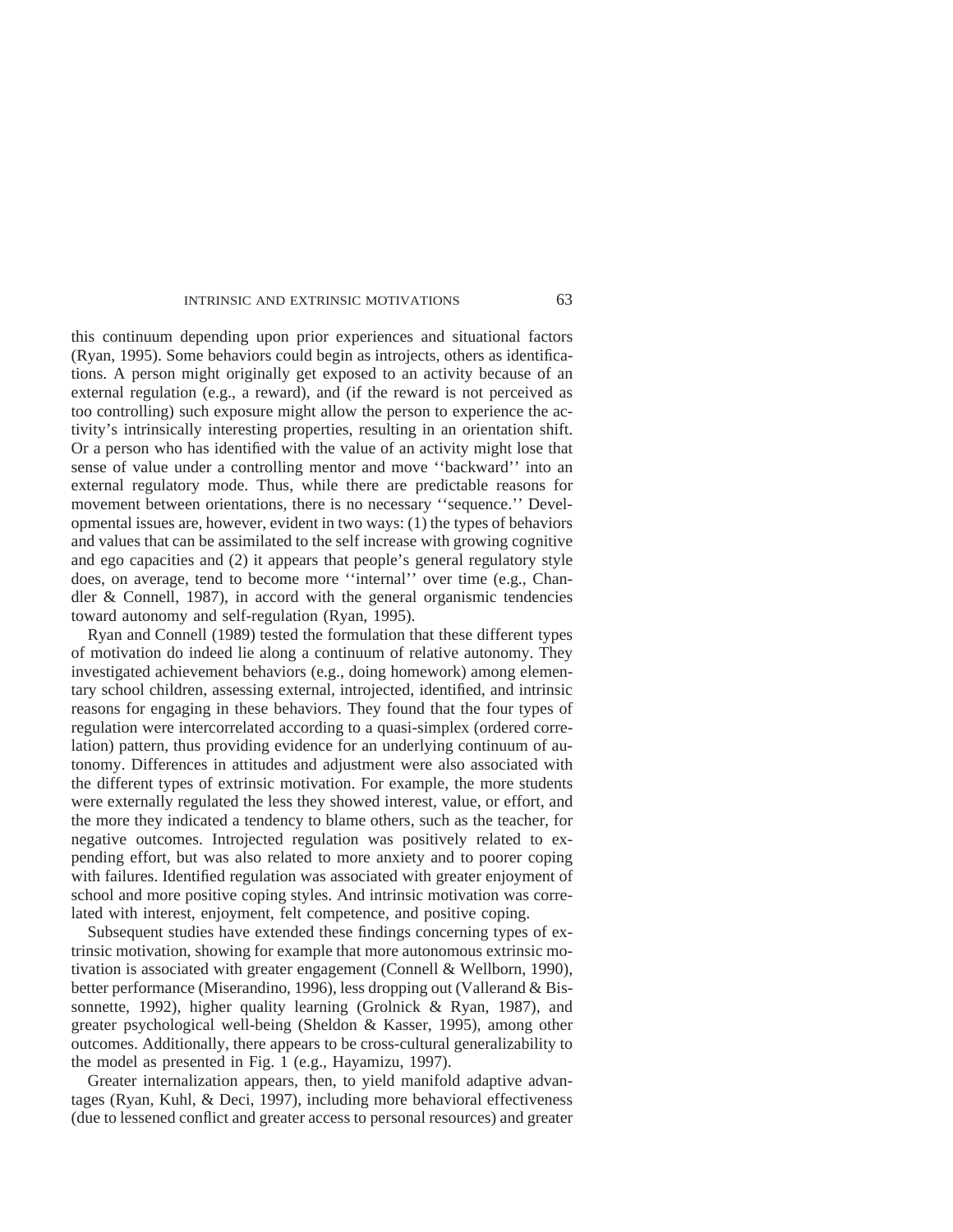experienced well-being. Given the clear significance of internalization for both personal experience and behavioral and performance outcomes, the critical applied issue concerns how to promote the autonomous regulation of extrinsically motivated behaviors.

Because extrinsically motivated behaviors are not inherently interesting and thus must initially be externally prompted, the primary reason people are likely to be willing to do the behaviors is that they are valued by significant others to whom they feel (or would like to feel) connected, whether that be a family, a peer group, or a society. This suggests that the groundwork for facilitating internalization is providing a sense of belongingness and connectedness to the persons, group, or culture disseminating a goal, or what in SDT we call a sense of *relatedness*. In classrooms this means that students' feeling respected and cared for by the teacher is essential for their willingness to accept the proffered classroom values. In support of this, Ryan, Stiller, and Lynch (1994) found that relatedness to teachers (and parents) was associated with greater internalization of school-related behavioral regulations.

A second issue concerns perceived *competence*. Adopting as one's own an extrinsic goal requires that one feel efficacious with respect to it. Students will more likely adopt and internalize a goal if they understand it and have the relevant skills to succeed at it. Thus, we theorize that supports for competence (e.g., offering optimal challenges and effectance-relevant feedback) facilitate internalization.

According to the SDT approach, a regulation that has been internalized may be only introjected, and that type of regulation could well leave people feeling satisfaction of their needs for competence and relatedness. However, to only introject a regulation and thus to be controlled by it will not leave the people feeling self-determined. We therefore suggest that autonomy support also facilitates internalization; in fact, it is the critical element for a regulation being integrated rather than just introjected. Controlling contexts may yield introjected regulation if they support competence and relatedness, but only autonomy supportive contexts will yield integrated self-regulation. To fully internalize a regulation, and thus to become autonomous with respect to it, people must inwardly grasp its meaning and worth. It is these meanings that become internalized and integrated in environments that provide supports for the needs for competence, relatedness, and autonomy.

Again, research has supported this reasoning. Deci, Eghrari, Patrick, and Leone (1994) experimentally demonstrated that providing a meaningful rationale for an uninteresting behavior, along with supports for autonomy and relatedness, promoted internalization and integration. Controlling contexts yielded less overall internalization, but even more interesting, the internalization that did occur in controlling contexts tended to be only introjected. In a study involving parent interviews, Grolnick and Ryan (1989) found higher levels of internalization and integration of school-related values among chil-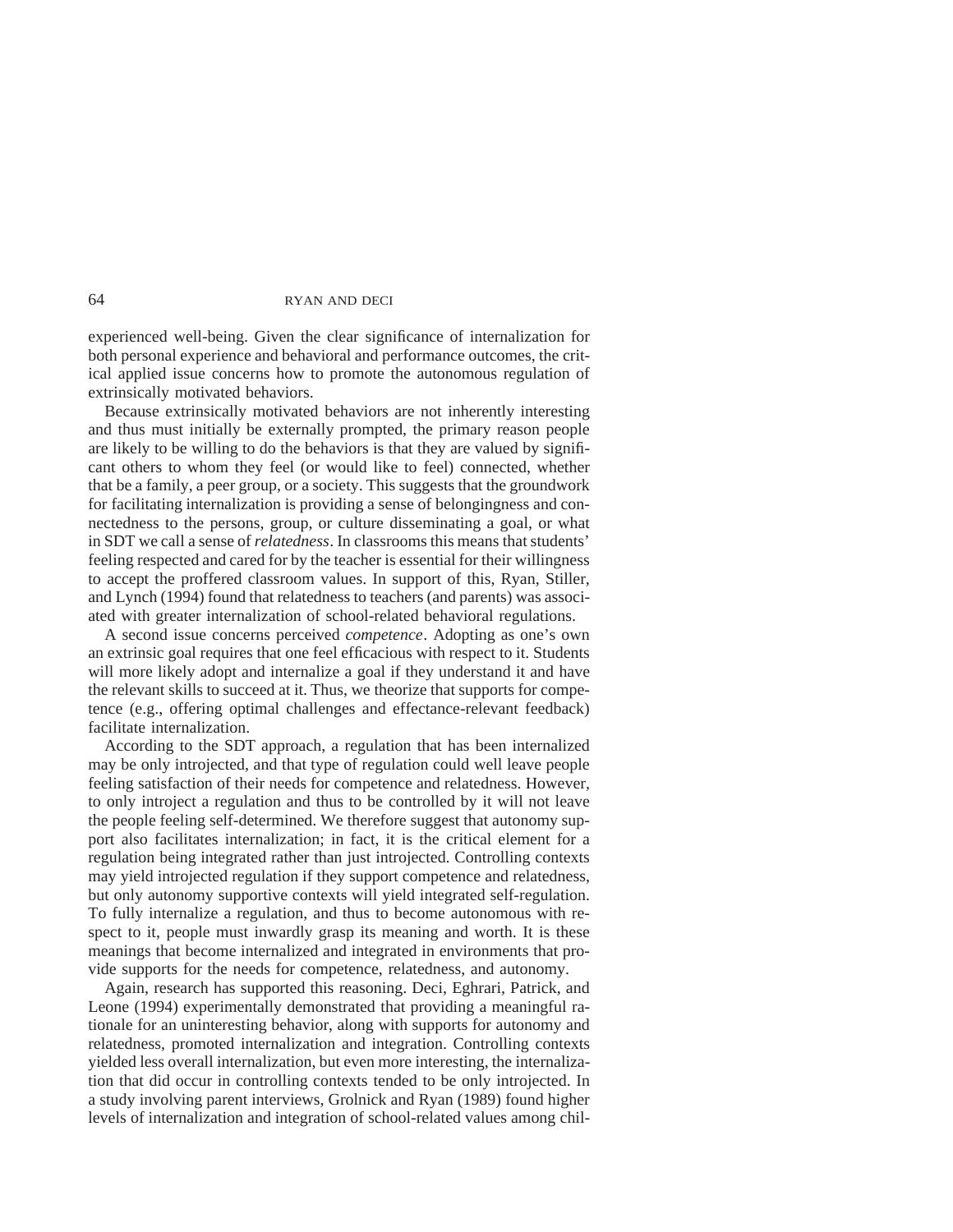dren whose parents were more supportive of autonomy and relatedness. Williams and Deci (1996) used a longitudinal design to show greater internalization among medical students whose instructors were more autonomy and competence supportive. These are a few of the findings in this area that suggest how supports for relatedness and competence facilitate internalization and how support for autonomy additionally facilitates the integration of behavioral regulations. When that occurs, people not only feel competent and related, but also self-determined, as they carry out extrinsically valued activities.

#### **CONCLUSIONS**

We have briefly presented self-determination theory in order to make the critical distinction between behaviors that are volitional and accompanied by the experience of freedom and autonomy—those that emanate from one's sense of self—and those that are accompanied by the experience of pressure and control and are not representative of one's self. Intrinsically motivated behaviors, which are performed out of interest and satisfy the innate psychological needs for competence and autonomy are the prototype of self-determined behavior. Extrinsically motivated behaviors—those that are executed because they are instrumental to some separable consequence—can vary in the extent to which they represent self-determination. Internalization and integration are the processes through which extrinsically motivated behaviors become more self-determined.

We reviewed studies that have specified the social contextual conditions that support intrinsic motivation and facilitate internalization and integration of extrinsically motivated tasks. The studies have been interpreted in terms of the basic psychological needs. That is, we saw that social contextual conditions that support one's feelings of competence, autonomy, and relatedness are the basis for one maintaining intrinsic motivation and becoming more self-determined with respect to extrinsic motivation. We pointed out that in schools, the facilitation of more self-determined learning requires classroom conditions that allow satisfaction of these three basic human needs—that is that support the innate needs to feel connected, effective, and agentic as one is exposed to new ideas and exercises new skills.

#### REFERENCES

- Amabile, T. M., DeJong, W., & Lepper, M. R. (1976). Effects of externally imposed deadlines on subsequent intrinsic motivation. *Journal of Personality and Social Psychology,* **34,** 92–98.
- Bandura, A. (1986). *Social foundations of thought and action: A social cognitive theory*. Englewood Cliffs, NJ: Prentice–Hall.
- Benware, C., & Deci, E. L. (1984). Quality of learning with an active versus passive motivational set. *American Educational Research Journal,* **21,** 755–765.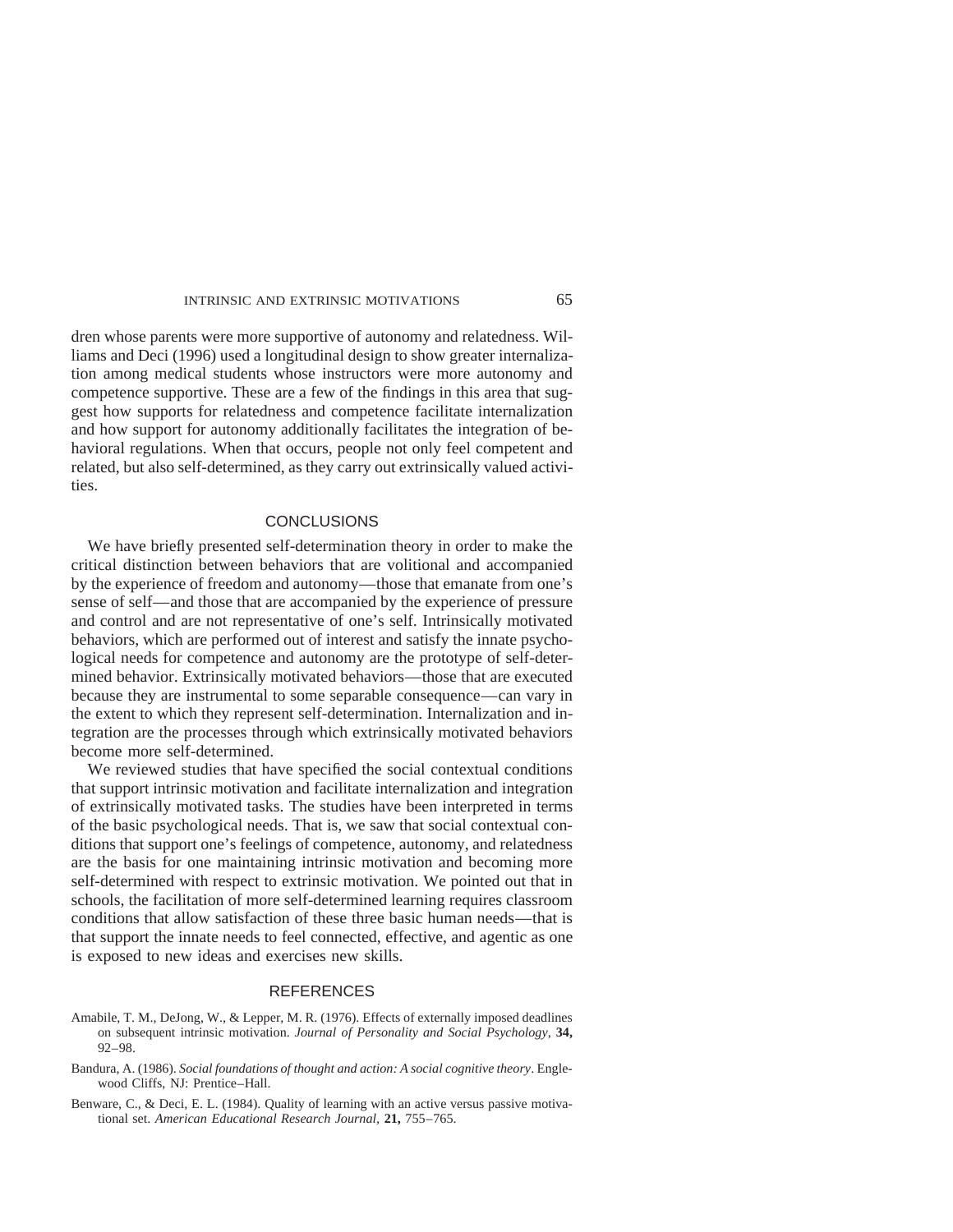- Chandler, C. L., & Connell, J. P. (1987). Children's intrinsic, extrinsic and internalized motivation: A developmental study of children's reasons for liked and disliked behaviours. *British Journal of Developmental Psychology,* **5,** 357–365.
- Connell, J. P., & Wellborn, J. G. (1990). Competence, autonomy and relatedness: A motivational analysis of self-system processes. In M. R. Gunnar & L. A. Sroufe (Eds.), *The Minnesota symposium on child psychology* (Vol. 22, (pp. 43–77). Hillsdale, NJ: Erlbaum.
- deCharms, R. (1968). *Personal causation*. New York: Academic Press.
- Deci, E. L. (1971). Effects of externally mediated rewards on intrinsic motivation. *Journal of Personality and Social Psychology,* **18,** 105–115.
- Deci, E. L. (1975). *Intrinsic motivation*. New York: Plenum.
- Deci, E. L., & Cascio, W. F. (1972, April). *Changes in intrinsic motivation as a function of negative feedback and threats*. Presented at the meeting of the Eastern Psychological Association, Boston.
- Deci, E. L., Eghrari, H., Patrick, B. C., & Leone, D. R. (1994). Facilitating internalization: The self-determination theory perspective. *Journal of Personality,* **62,** 119–142.
- Deci, E. L., Koestner, R., & Ryan, R. M. (1998). *Extrinsic rewards and intrinsic motivation: Clear and reliable effects*. Unpublished manuscript, University of Rochester.
- Deci, E. L., Nezlek, J., & Sheinman, L. (1981). Characteristics of the rewarder and intrinsic motivation of the rewardee. *Journal of Personality and Social Psychology,* **40,** 1–10.
- Deci, E. L., & Ryan, R. M. (1985). *Intrinsic motivation and self-determination in human behavior*. New York: Plenum.
- Grolnick, W. S., Deci, E. L., & Ryan, R. M. (1997). Internalization within the family: The selfdetermination perspective. In J. E. Grusec & L. Kuczynski (Eds.), *Parenting and children's internalization of values: A handbook of contemporary theory* (pp. 135–161). New York: Wiley.
- Grolnick, W. S., & Ryan, R. M. (1987). Autonomy in children's learning: An experimental and individual difference investigation. *Journal of Personality and Social Psychology,* **52,** 890–898.
- Harackiewicz, J. (1979). The effects of reward contingency and performance feedback on intrinsic motivation. *Journal of Personality and Social Psychology,* **37**, 1352–1363.
- Harter, S. (1981). A new self-report scale of intrinsic versus extrinsic orientation in the classroom: Motivational and informational components. *Developmental Psychology,* **17,** 300– 312.
- Hayamizu, T. (1997). Between intrinsic and extrinsic motivation: Examination of reasons for academic study based on the theory of internalization. *Japanese Psychological Research,* **39,** 98–108.
- Hull, C. L. (1943). *Principles of behavior*. New York: Appleton–Century–Crofts.
- Koestner, R., Ryan, R. M., Bernieri, F., & Holt, K. (1984). Setting limits on children's behavior: The differential effects of controlling versus informational styles on intrinsic motivation and creativity. *Journal of Personality,* **52,** 233–248.
- Lepper, M. R., Greene, D., & Nisbett, R. E. (1973). Undermining children's intrinsic interest with extrinsic rewards: A test of the ''overjustification'' hypothesis. *Journal of Personality and Social Psychology,* **28,** 129–137.
- Miserandino, M. (1996). Children who do well in school: Individual differences in perceived competence and autonomy in above-average children. *Journal of Educational Psychology,* **88,** 203–214.